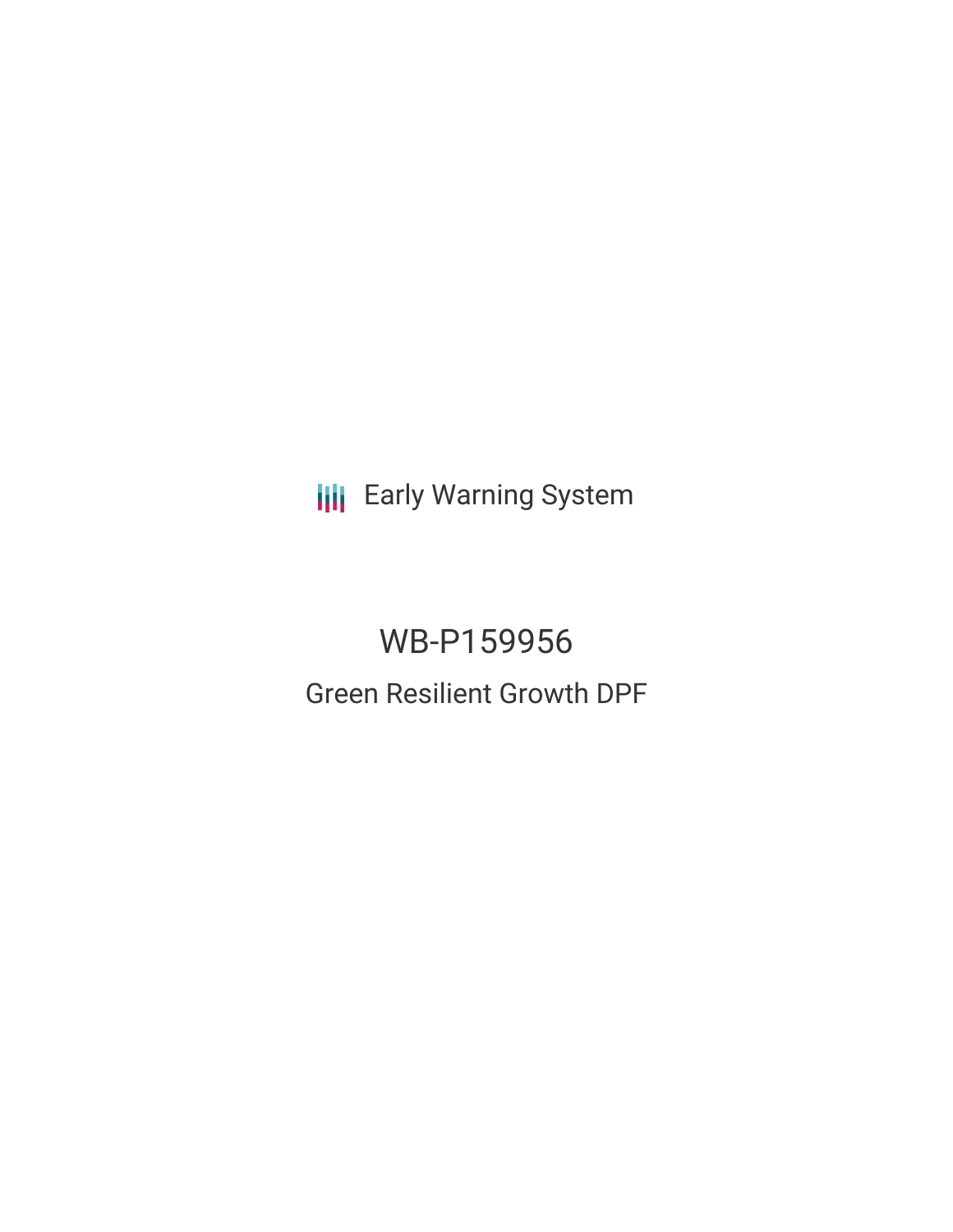

## **Quick Facts**

| <b>Countries</b>               | Laos                                                |
|--------------------------------|-----------------------------------------------------|
| <b>Financial Institutions</b>  | World Bank (WB)                                     |
| <b>Status</b>                  | Active                                              |
| <b>Bank Risk Rating</b>        | U                                                   |
| <b>Voting Date</b>             | 2017-05-31                                          |
| <b>Borrower</b>                | Government of Laos                                  |
| <b>Sectors</b>                 | Climate and Environment, Energy, Law and Government |
| <b>Investment Type(s)</b>      | Loan                                                |
| <b>Investment Amount (USD)</b> | \$38.60 million                                     |
| <b>Project Cost (USD)</b>      | \$38,60 million                                     |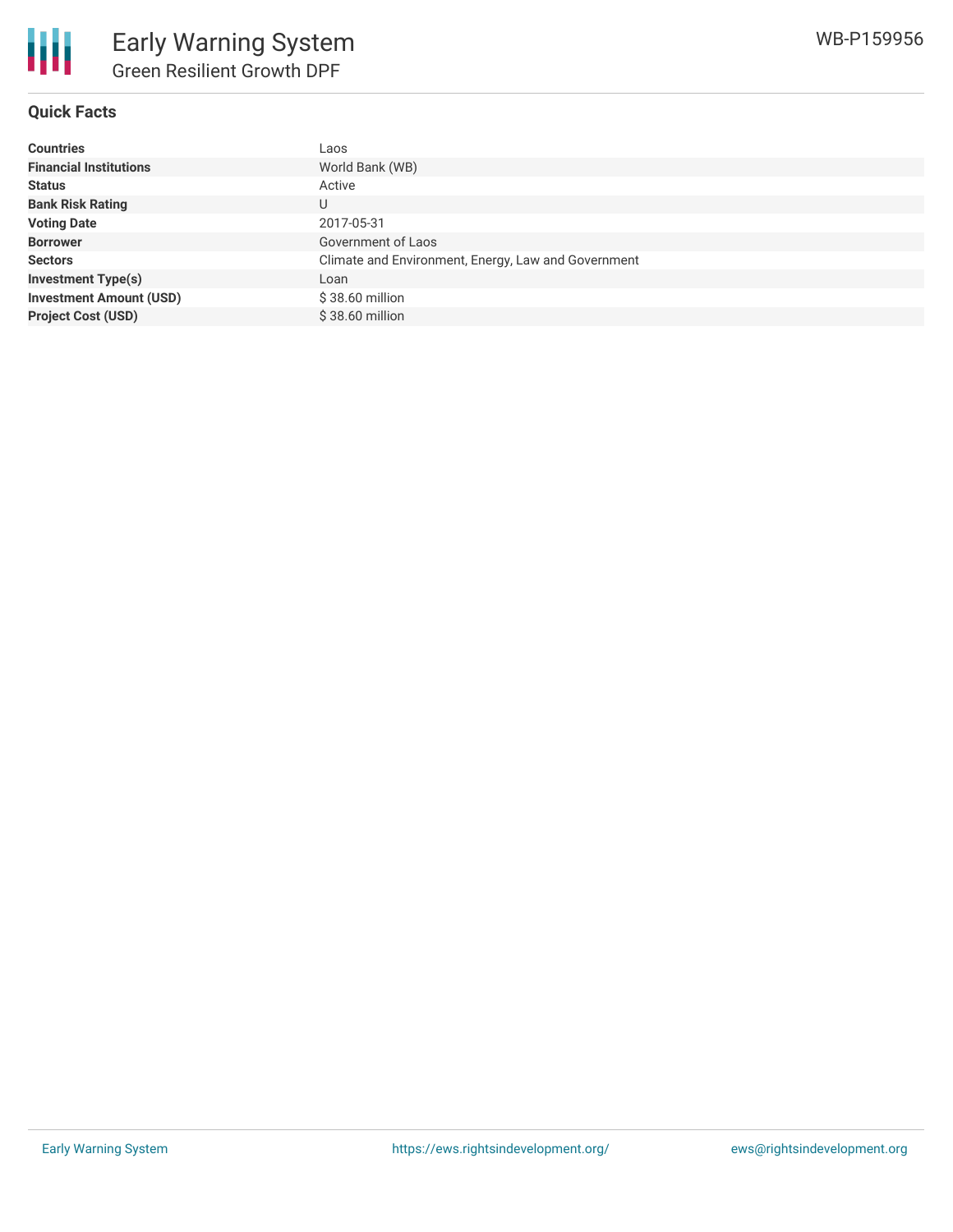

#### **Project Description**

The First Programmatic Green Growth Development Policy Operation Project for Laos is to support the Government of Lao People's Democratic Republic (PDR) in achieving fiscal stability and consolidating its pathway towards green growth. This program document describes a development policy credit in the amount of special drawing rights (SDR) 28.5 million to the Government of the Lao PDR (GoL), the first in a series of three single-tranche programmatic development policy financing (DPF) operations. Lao PDR has achieved rapid economic growth in recent years and poverty has declined, but inequality has increased and natural resources are being depleted. Economic growth in Lao PDR has relied on the exploitation of its natural resources and is not sustainable because of the depletion of the resources and increasing adverse environmental effects. The reforms program will incorporate green growth principles across the national development strategy and selected sectors. Pillar one will support economic management actions aimed at addressing key macroeconomic risks. Pillar two will provide the cross-sectoral foundation for improved direction, planning, and accountability to make the sectors of growth cleaner, more resource-efficient, and resilient. Pillar three will initiate implementation of targeted actions to reduce the environmental impacts of hydropower, logging, and agriculture, and ensure that growth generated from these sectors is sustainable in the long term. Pillar three will also initiate implementation of targeted actions to control air, water, and soil pollution, and improve environmental quality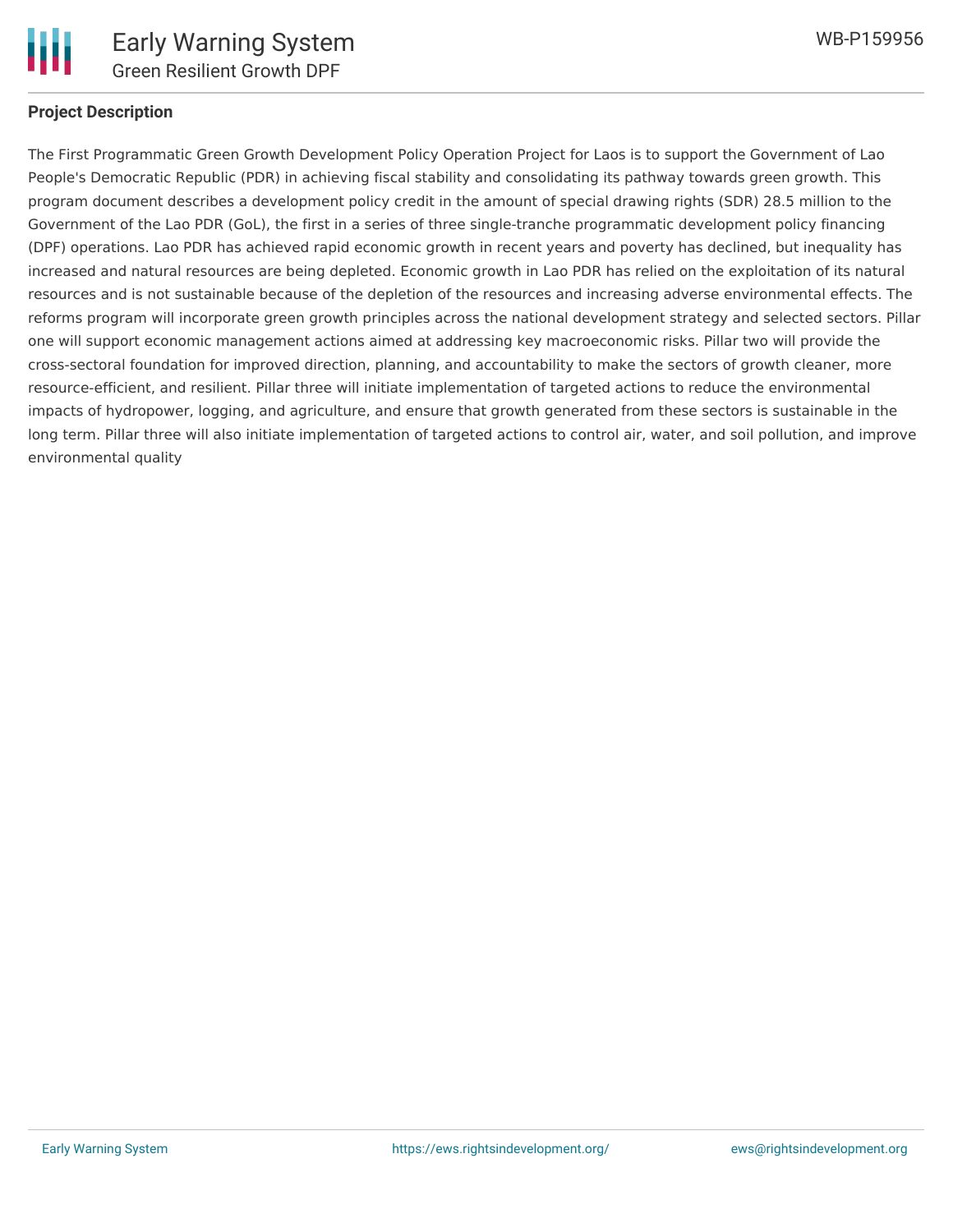# **Investment Description**

World Bank (WB)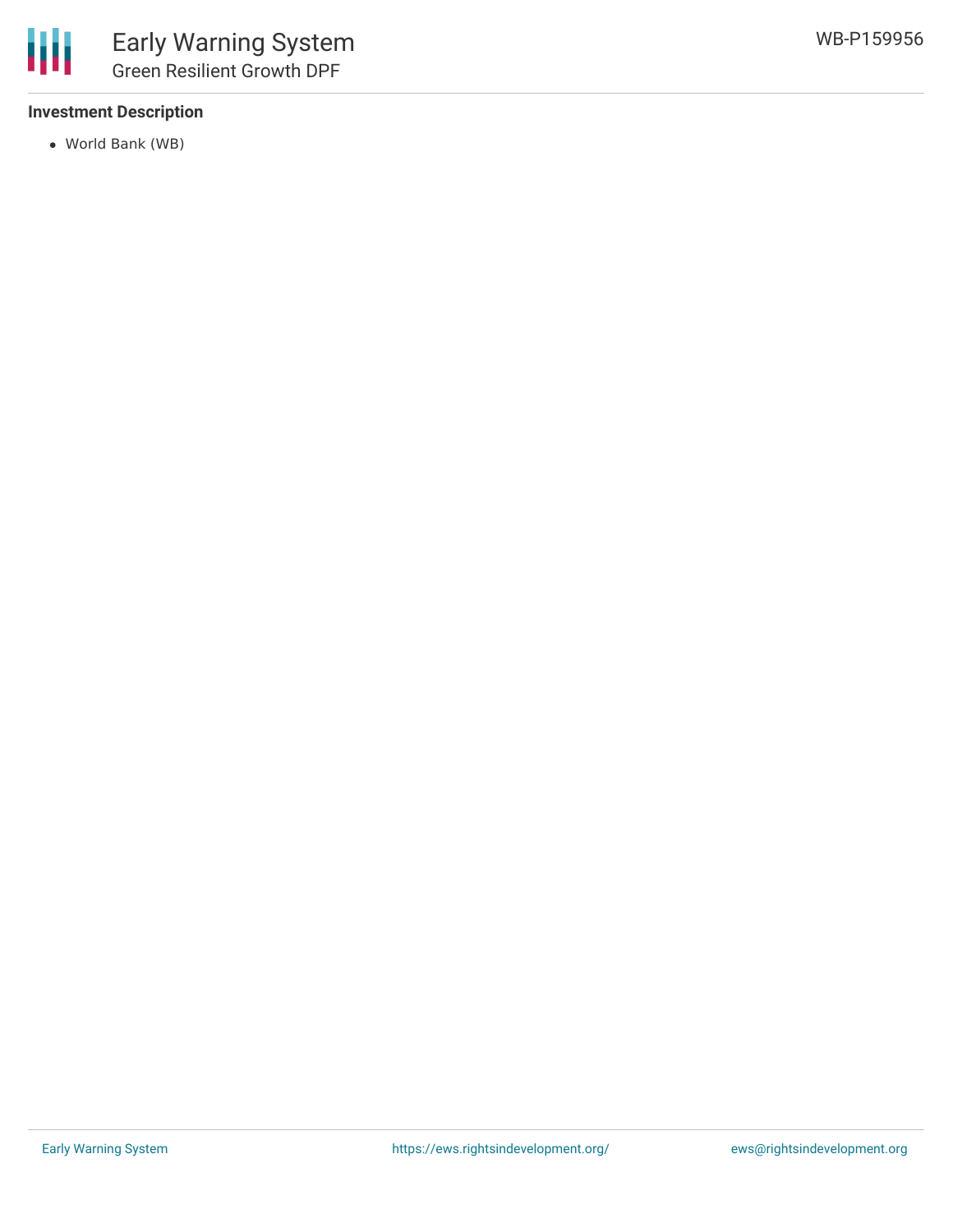

### **Contact Information**

Ms. Phonevanh Outhavong Title: Acting Director General, Department of Planning, Ministry of Planning and Investment Tel: (856) 030 5059165 Email: outhavongphonevanh@gmail.com

ACCOUNTABILITY MECHANISM OF WORLD BANK

The World Bank Inspection Panel is the independent complaint mechanism and fact-finding body for people who believe they are likely to be, or have been, adversely affected by a World Bank-financed project. If you submit a complaint to the Inspection Panel, they may investigate to assess whether the World Bank is following its own policies and procedures for preventing harm to people or the environment. You can contact the Inspection Panel or submit a complaint by emailing ipanel@worldbank.org. You can learn more about the Inspection Panel and how to file a complaint at:

http://ewebapps.worldbank.org/apps/ip/Pages/Home.aspx.